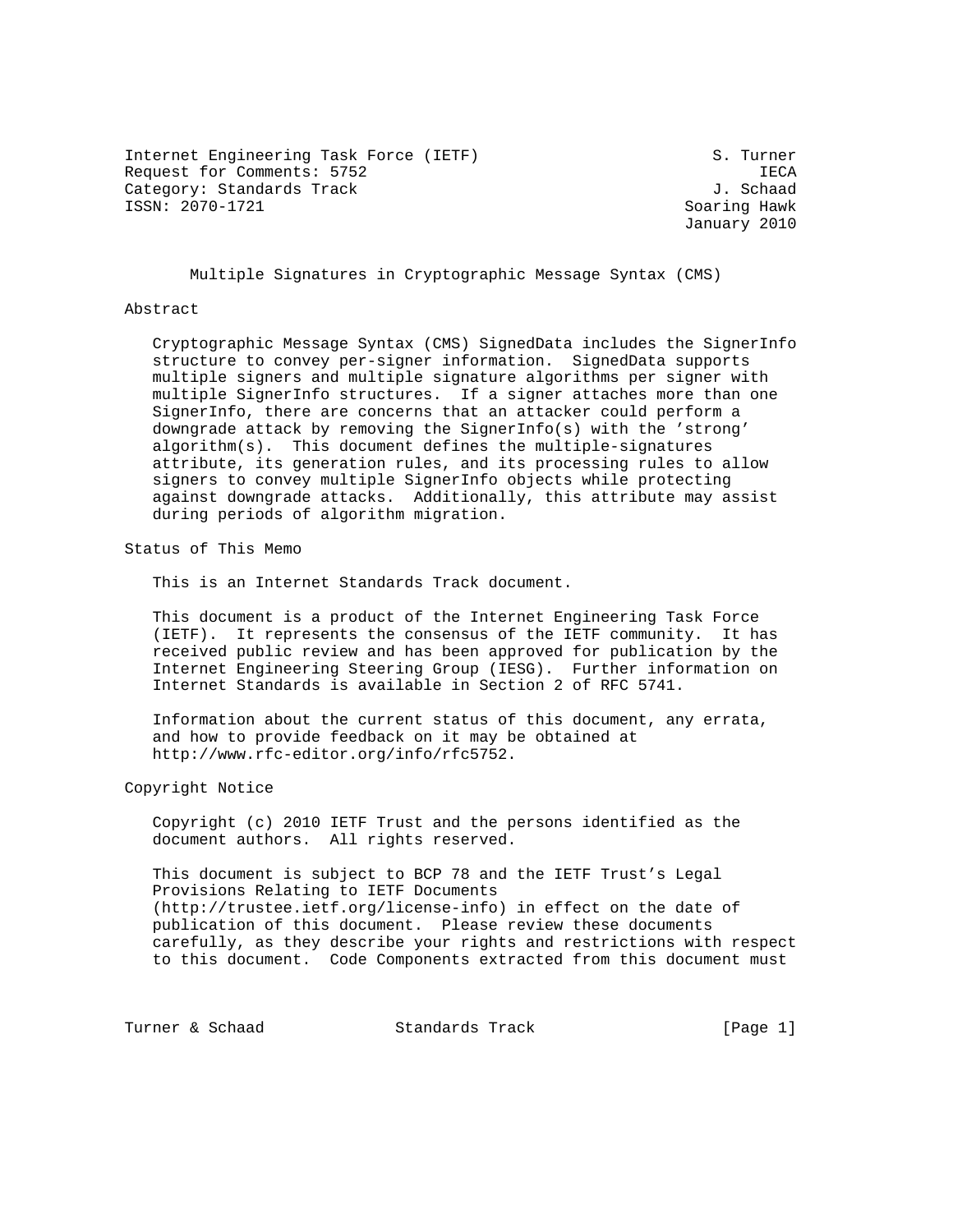include Simplified BSD License text as described in Section 4.e of the Trust Legal Provisions and are provided without warranty as described in the Simplified BSD License.

 This document may contain material from IETF Documents or IETF Contributions published or made publicly available before November 10, 2008. The person(s) controlling the copyright in some of this material may not have granted the IETF Trust the right to allow modifications of such material outside the IETF Standards Process. Without obtaining an adequate license from the person(s) controlling the copyright in such materials, this document may not be modified outside the IETF Standards Process, and derivative works of it may not be created outside the IETF Standards Process, except to format it for publication as an RFC or to translate it into languages other than English.

# Table of Contents

| 1.1. Conventions Used in This Document 3                  |
|-----------------------------------------------------------|
|                                                           |
| 2.1. Attribute Design Requirements 4                      |
|                                                           |
|                                                           |
|                                                           |
|                                                           |
|                                                           |
|                                                           |
| 4.4.1. multiple-signatures Signed Attribute Generation  7 |
| 4.4.2. Message Digest Calculation Process 7               |
|                                                           |
|                                                           |
|                                                           |
|                                                           |
|                                                           |
|                                                           |
|                                                           |
|                                                           |
|                                                           |
|                                                           |
|                                                           |
|                                                           |
|                                                           |
|                                                           |

Turner & Schaad Standards Track [Page 2]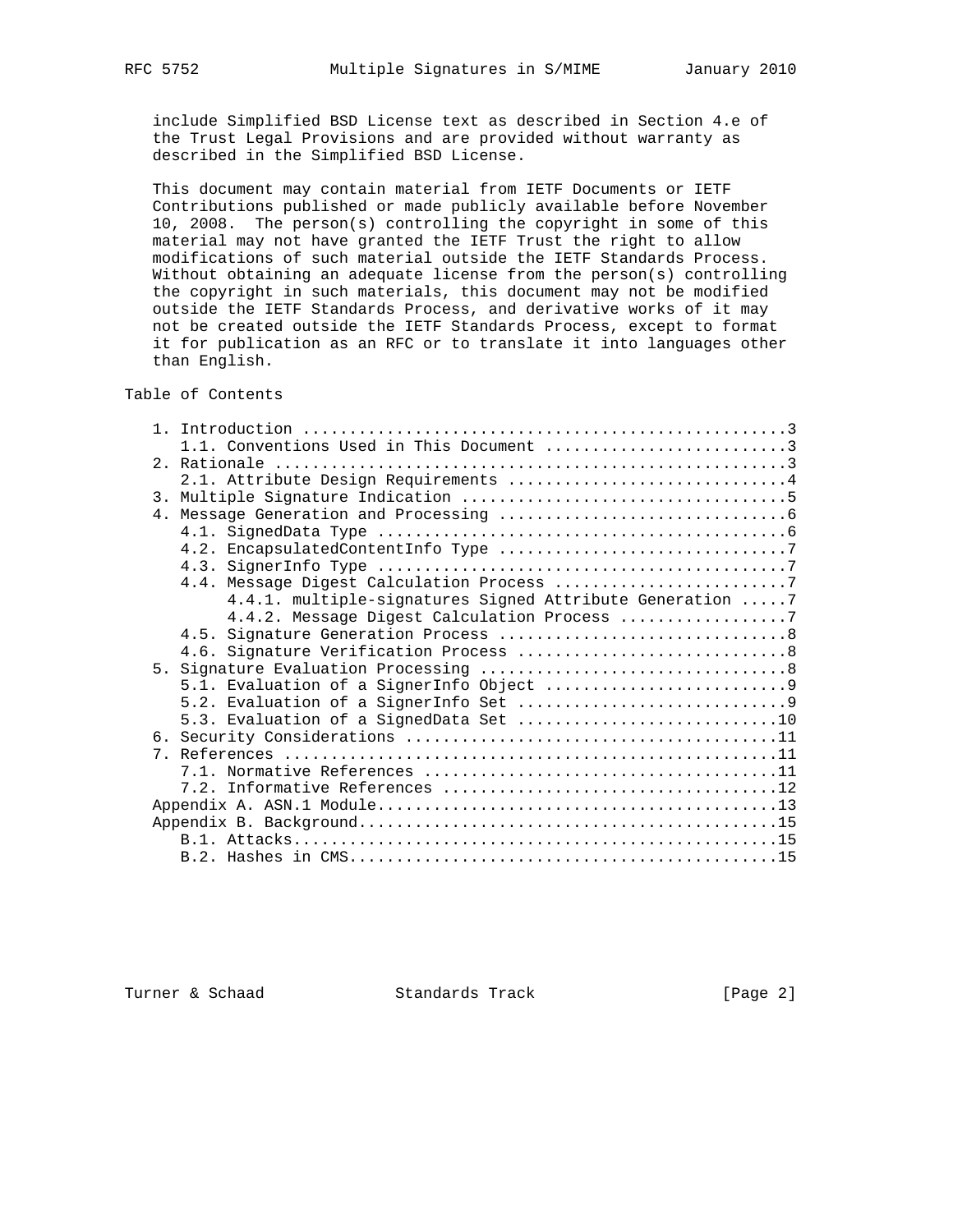## 1. Introduction

 The Cryptographic Message Syntax (CMS; see [CMS]) defined SignerInfo to provide data necessary for relying parties to verify the signer's digital signature, which is also included in the SignerInfo structure. Signers include more than one SignerInfo in a SignedData if they use different digest or signature algorithms. Each SignerInfo exists independently and new SignerInfo structures can be added or existing ones removed without perturbing the remaining signatures.

 The concern is that if an attacker successfully attacked a hash or signature algorithm, the attacker could remove all SignerInfo structures except the SignerInfo with the successfully attacked hash or signature algorithm. The relying party is then left with the attacked SignerInfo even though the relying party supported more than just the attacked hash or signature algorithm.

 A solution is to have signers include a pointer to all the signer's SignerInfo structures. If an attacker removes any SignerInfo, then relying parties will be aware that an attacker has removed one or more SignerInfo objects.

 Note that this attribute ought not be confused with the countersignature attribute (see Section 11.4 of [CMS]) as this is not intended to sign over an existing signature. Rather, it is to provide a pointer to additional signatures by the signer that are all at the same level. That is, countersignature provides a serial signature while the attribute defined herein provides pointers to parallel signatures by the same signer.

## 1.1. Conventions Used in This Document

 The key words "MUST", "MUST NOT", "REQUIRED", "SHALL", "SHALL NOT", "SHOULD", "SHOULD NOT", "RECOMMENDED", "MAY", and "OPTIONAL" in this document are to be interpreted as described in [RFC2119].

2. Rationale

 The rationale for this specification is to protect against downgrade attacks that remove the 'strong' signature to leave the 'weak' signature, which has presumably been successfully attacked. If a CMS SignedData object has multiple SignerInfo objects, then the attacker, whether it be Alice, Bob, or Mallory, can remove a SignerInfo object without the relying party being aware that more than one was generated.

Turner & Schaad Standards Track [Page 3]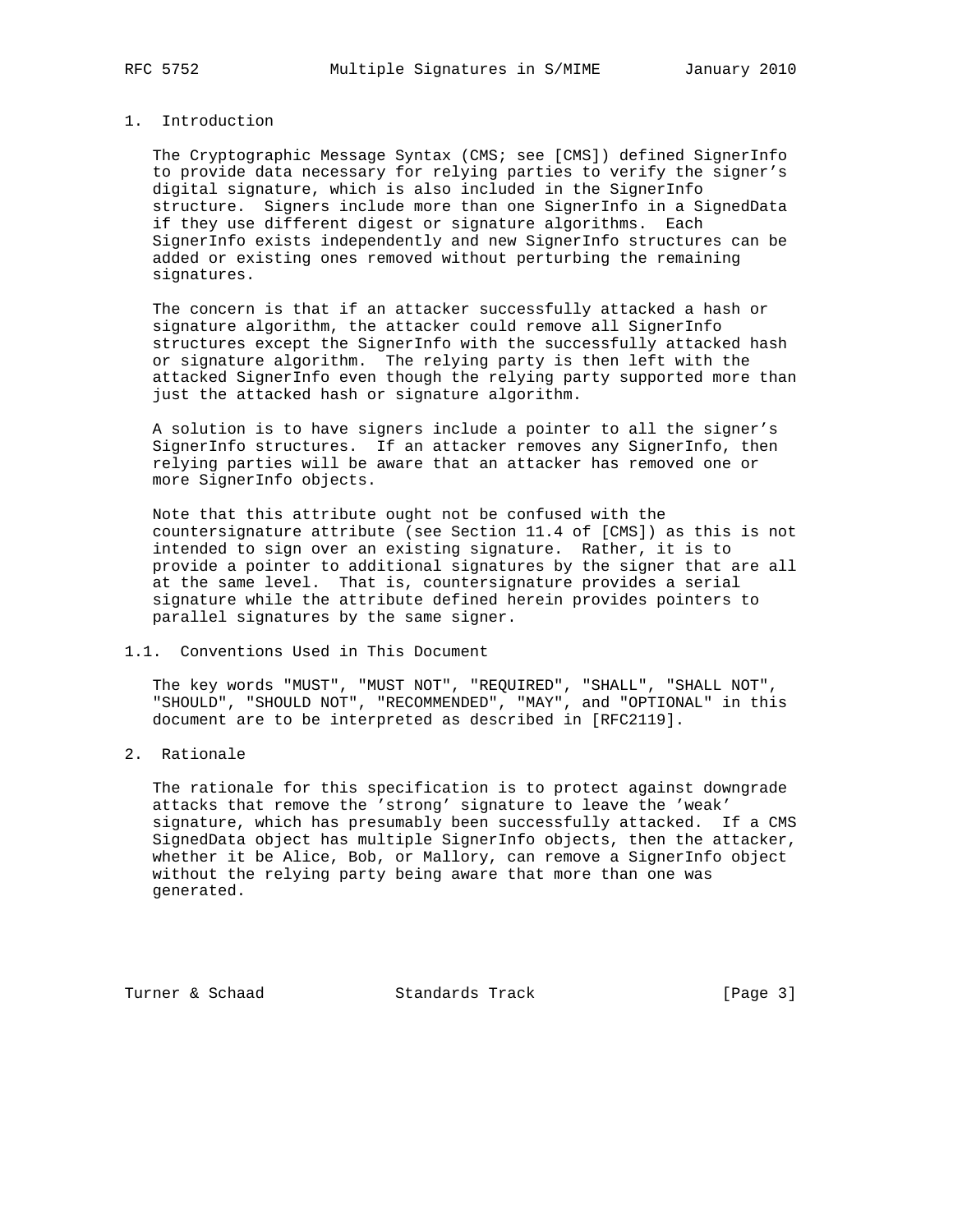Removal of a SignerInfo does not render the signature invalid nor does it constitute an error. In the following scenario, a signer generates a SignedData with two SignerInfo objects, one with a 'weak' algorithm and one with a 'strong' algorithm; there are three types of relying parties:

- 1) Those that support only a 'weak' algorithm. If both SignerInfo objects are present, the relying party processes the algorithm it supports. If both SignerInfo objects are not present, the relying party can easily determine that another SignerInfo has been removed, but not changed. In both cases, if the 'weak' signature verifies, the relying party MAY consider the signature valid.
- 2) Those that support only a 'strong' algorithm. If both SignerInfo objects are present, the relying party processes the algorithm it supports. If both SignerInfo objects are not present, the relying party can easily determine that another SignerInfo has been removed, but the relying party doesn't care. In both cases, if the 'strong' signature verifies, the relying party MAY consider the signature valid.
- 3) Those that support both a 'weak' algorithm and a 'strong' algorithm. If both SignerInfo objects are present, the relying party processes both algorithms. If both SignerInfo objects are not present, the relying party can easily determine that another SignerInfo has been removed. In both cases, if the 'strong' and/or 'weak' signatures verify, the relying party MAY consider the signature valid. (Policy may dictate that both signatures are required to validate if present.)

 Local policy MAY dictate that the removal of the 'strong' algorithm results in an invalid signature. See Section 5 for further processing.

2.1. Attribute Design Requirements

The attribute will have the following characteristics:

- 1) Use CMS attribute structure;
- 2) Be computable before any signatures are applied;
- 3) Contain enough information to identify individual signatures (i.e., a particular SignerInfo); and
- 4) Contain enough information to resist collision, preimage, and second preimage attacks.

Turner & Schaad Standards Track [Page 4]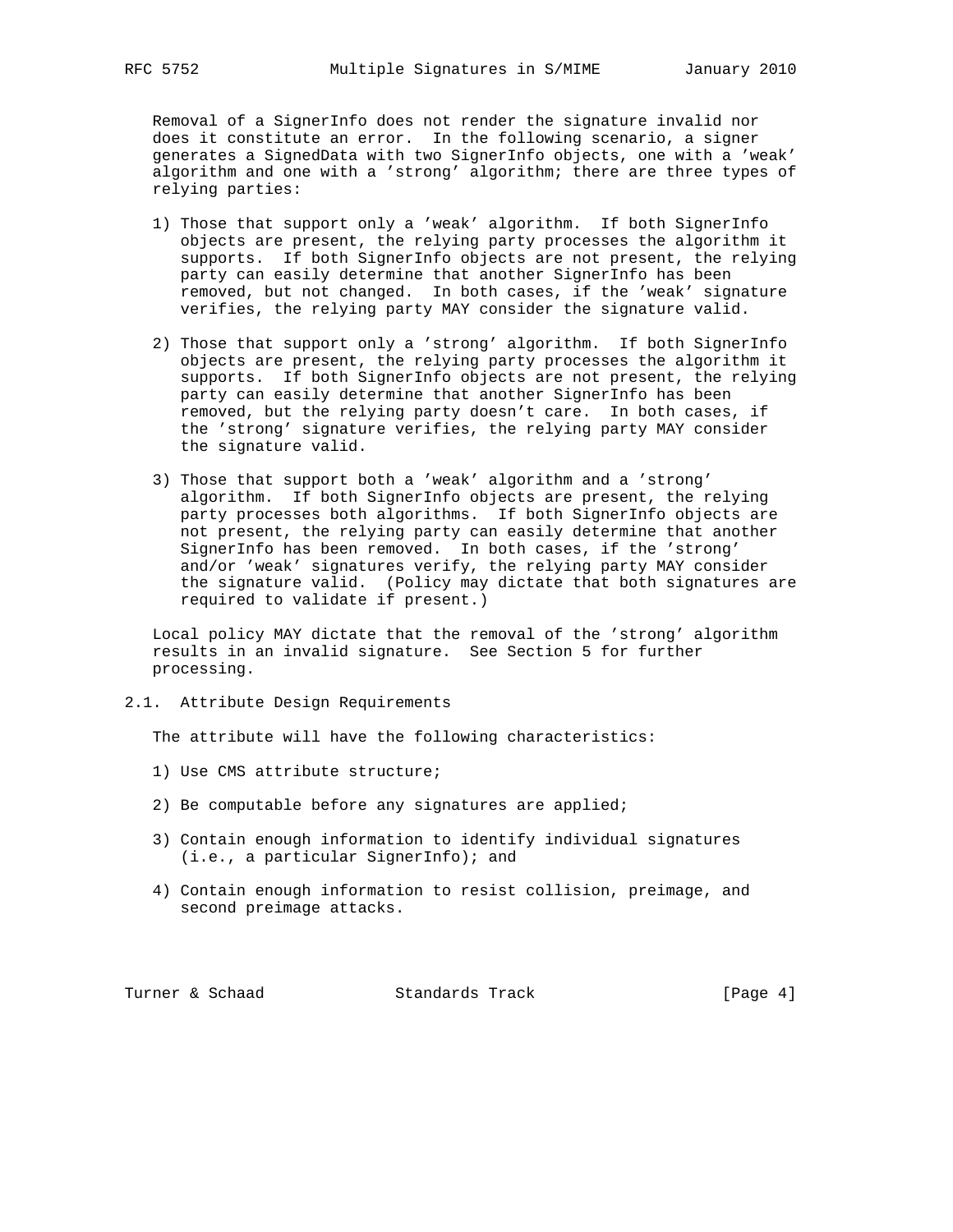## 3. Multiple Signature Indication

 The multiple-signatures attribute type specifies a pointer to a signer's other multiple-signatures attribute(s). For example, if a signer applies three signatures, there must be two attribute values for multiple-signatures in each SignerInfo. The 1st SignerInfo object points to the 2nd and 3rd SignerInfo objects. The 2nd SignerInfo object points to the 1st and 3rd SignerInfo objects. The 3rd SignerInfo object points to the 1st and 2nd SignerInfo objects.

 The multiple-signatures attribute MUST be a signed attribute. The number of attribute values included in a SignerInfo is the number of signatures applied by a signer less one. This attribute is multi valued, and there MAY be more than one AttributeValue present. The following object identifier identifies the multiple-signatures attribute:

 id-aa-multipleSignatures OBJECT IDENTIFIER ::= {  $iso(1)$  member-body(2) us(840) rsadsi(113549) pkcs(1) pkcs9(9)  $id$ -aa $(16)$  51 }

 multiple-signatures attribute values have the ASN.1 type MultipleSignatures:

| MultipleSignatures ::= SEQUENCE |                               |
|---------------------------------|-------------------------------|
| bodyHashAlq                     | DigestAlgorithmIdentifier,    |
| signAlg                         | SignatureAlgorithmIdentifier, |
| signAttrsHash                   | SignAttrsHash,                |
| cert                            | ESSCertIDv2 OPTIONAL}         |
|                                 |                               |

 SignAttrsHash ::= SEQUENCE { algID DigestAlgorithmIdentifier, hash OCTET STRING }

The fields in MultipleSignatures have the following meaning:

- bodyHashAlg includes the digest algorithmIdentifier for the referenced multiple-signatures attribute.
- signAlg includes the signature algorithmIdentifier for the referenced multiple-signatures attribute.
- signAttrsHash has two fields:
	- -- algId MUST match the digest algorithm for the SignerInfo in which this multiple-signatures attribute value is placed.
	- -- hash is the hash value of the signedAttrs (see Section 4.3).

Turner & Schaad Standards Track [Page 5]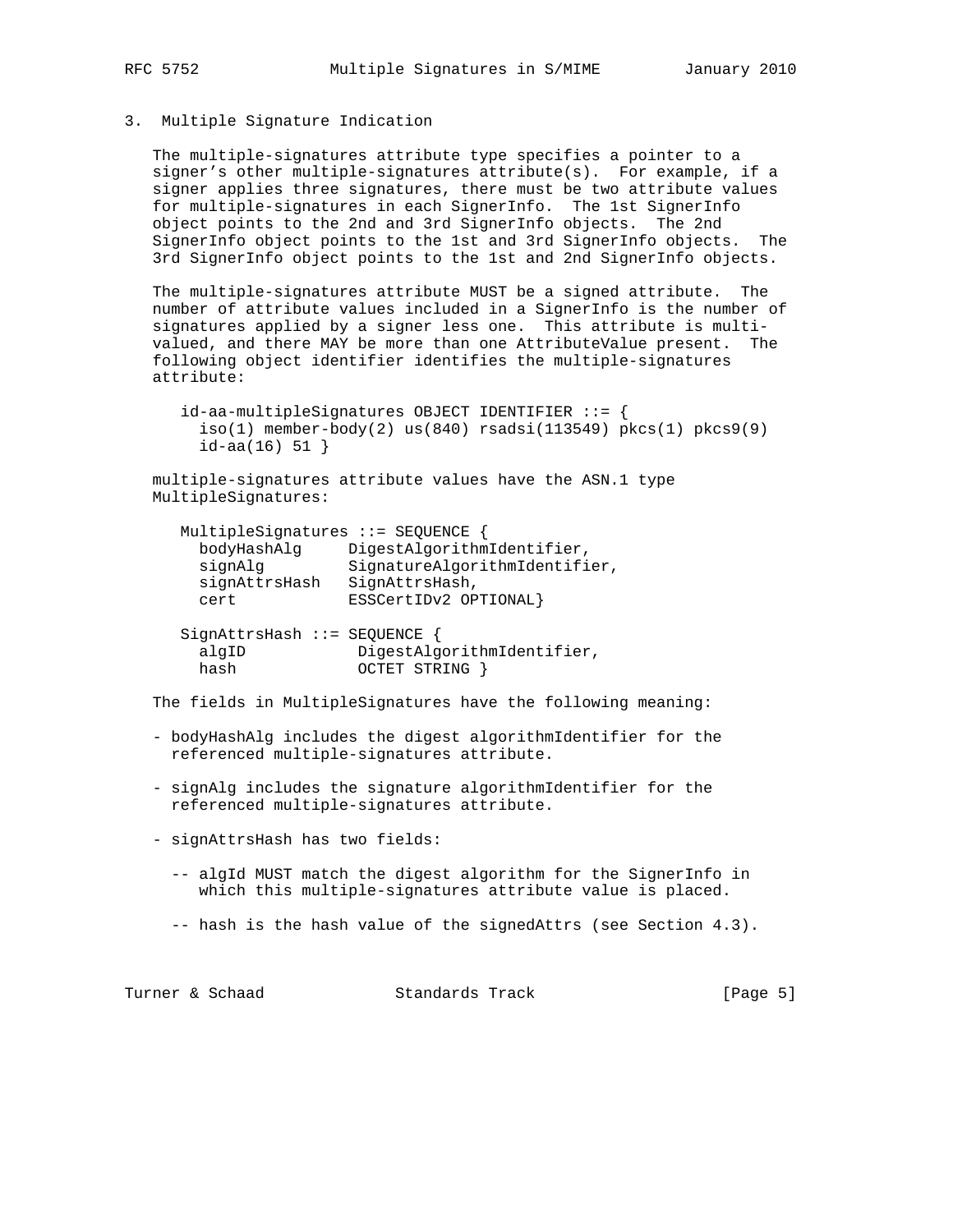- cert is optional. It identities the certificate used to sign the SignerInfo that contains the other multiple-signatures attribute(s). It MUST be present if the fields in the other multiple-signatures attribute(s) are the same.

The following is an example:

| SignedData               |                              |
|--------------------------|------------------------------|
| DigestAlg=shal, sha256   |                              |
| SignerInfol              | SignerInfo2                  |
| digestAlg=sha1           | digestAlg=sha256             |
| signatureAlg=dsawithshal | signatureAlg=ecdsawithsha256 |
| $si$ qned $Attrs$ =      | $si$ qned $Attrs$ =          |
| signingTime1             | signingTime1                 |
| messageDigest1           | messageDigest2               |
| $multisiq1=$             | multiSig2=                   |
| bodyHash=sha256          | bodyHash=shal                |
| signAlg=ecdsawithsha256  | signAlg=dsawithshal          |
| signAttrsHash=           | signAttrsHash=               |
| algID=shal               | algID=sha256                 |
| hash=value1              | hash=value2                  |
|                          |                              |

4. Message Generation and Processing

 The following are the additional procedures for message generation when using the multiple-signatures attribute. These paragraphs track with Sections 5.1-5.6 in [CMS].

### 4.1. SignedData Type

 The following steps MUST be followed by a signer when generating SignedData:

- The signer MUST indicate the CMS version.
- The signer SHOULD include the digest algorithm used in SignedData.digestAlgorithms, if the digest algorithm's identifier is not already present.
- The signer MUST include the encapContentInfo. Note that the encapContentInfo is the same for all signers in this SignedData.
- The signer SHOULD add certificates sufficient to contain certificate paths from a recognized "root" or "top-level certification authority" to the signer, if the signer's certificates are not already present.

Turner & Schaad Standards Track [Page 6]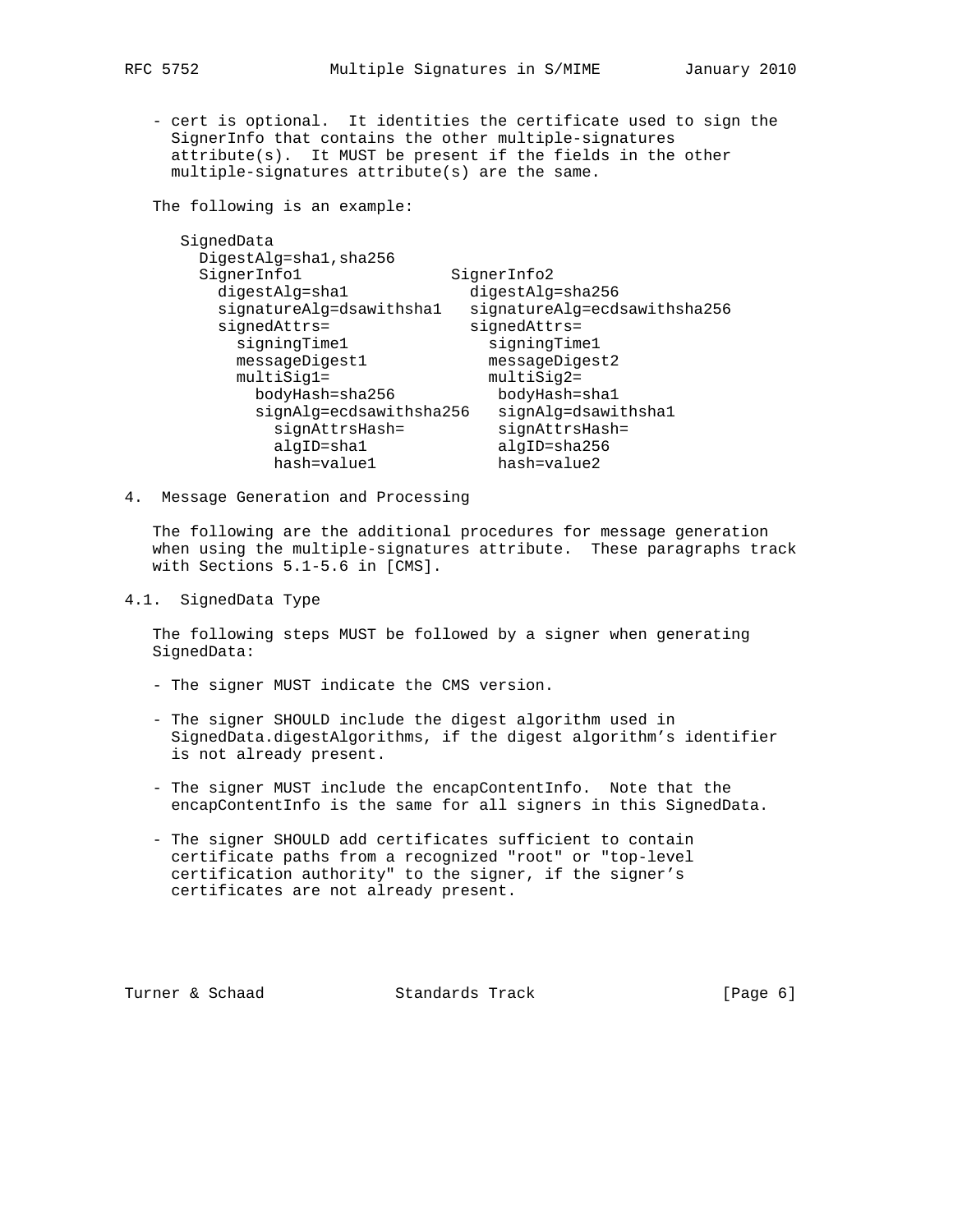- The signer MAY include the Certificate Revocation Lists (CRLs) necessary to validate the digital signature, if the CRLs are not already present.
- The signer MUST:
	- -- Retain the existing signerInfo objects.
	- -- Include their signerInfo object(s).
- 4.2. EncapsulatedContentInfo Type

 The procedures for generating EncapsulatedContentInfo are as specified in Section 5.2 of [CMS].

4.3. SignerInfo Type

 The procedures for generating SignerInfo are as specified in Section 4.4.1 of [CMS] with the following addition:

 The signer MUST include the multiple-signatures attribute in signedAttrs.

- 4.4. Message Digest Calculation Process
- 4.4.1. multiple-signatures Signed Attribute Generation

 The procedure for generating the multiple-signatures signed attribute is as follows:

- 1) All other signed attributes are placed in the respective SignerInfo structures, but the signatures are not yet computed for the SignerInfo.
- 2) The multiple-signatures attributes are added to each of the SignerInfo structures with the SignAttrsHash.hash field containing a zero-length octet string.
- 3) The correct SignAttrsHash.hash value is computed for each of the SignerInfo structures.
- 4) After all hash values have been computed, the correct hash values are placed into their respective SignAttrsHash.hash fields.
- 4.4.2. Message Digest Calculation Process

 The remaining procedures for generating the message-digest attribute are as specified in Section 5.4 of [CMS].

Turner & Schaad Standards Track [Page 7]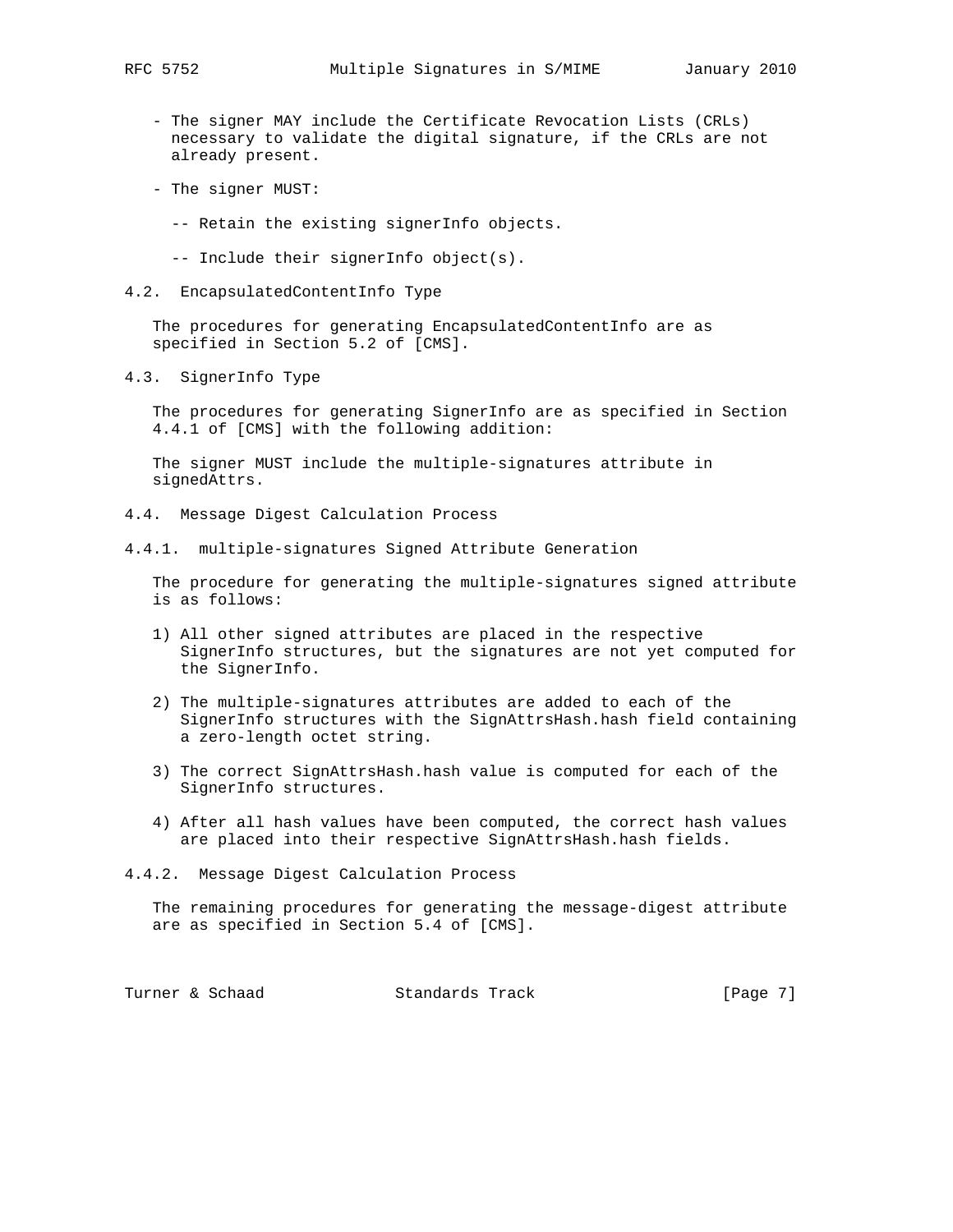4.5. Signature Generation Process

 The procedures for signature generation are as specified in Section 5.5 of [CMS].

4.6. Signature Verification Process

 The procedures for signature verification are as specified in Section 5.6 of [CMS] with the following addition:

 If the SignedData signerInfo includes the multiple-signatures attribute, the attribute's values must be calculated as described in Section 4.4.1.

 For every SignerInfo to be considered present for a given signer, the number of MultipleSignatures AttributeValue(s) present in a given SignerInfo MUST equal the number of SignerInfo objects for that signer less one and the hash value present in each of the MultipleSignatures AttributeValue(s) MUST match the output of the message digest calculation from Section 4.4.1 for each SignerInfo.

 The hash corresponding to the n-th SignerInfo must match the value in the multiple-signatures attribute that points to the n-th SignerInfo present in all other SignerInfo objects.

5. Signature Evaluation Processing

 This section describes recommended processing of signatures when there are more than one SignerInfo present in a message. This may be due to either multiple SignerInfo objects being present in a single SignedData object or multiple SignerData objects embedded in each other.

 The text in this section is non-normative. The processing described is highly recommended, but is not forced. Changes in the processing that have the same results with somewhat different orders of processing is sufficient.

Order of operations:

- 1) Evaluate each SignerInfo object independently.
- 2) Combine the results of all SignerInfo objects at the same level (i.e., attached to the same SignerData object).
- 3) Combine the results of the nested SignerData objects. Note that this should ignore the presence of other CMS objects between the SignedData objects.

Turner & Schaad Standards Track [Page 8]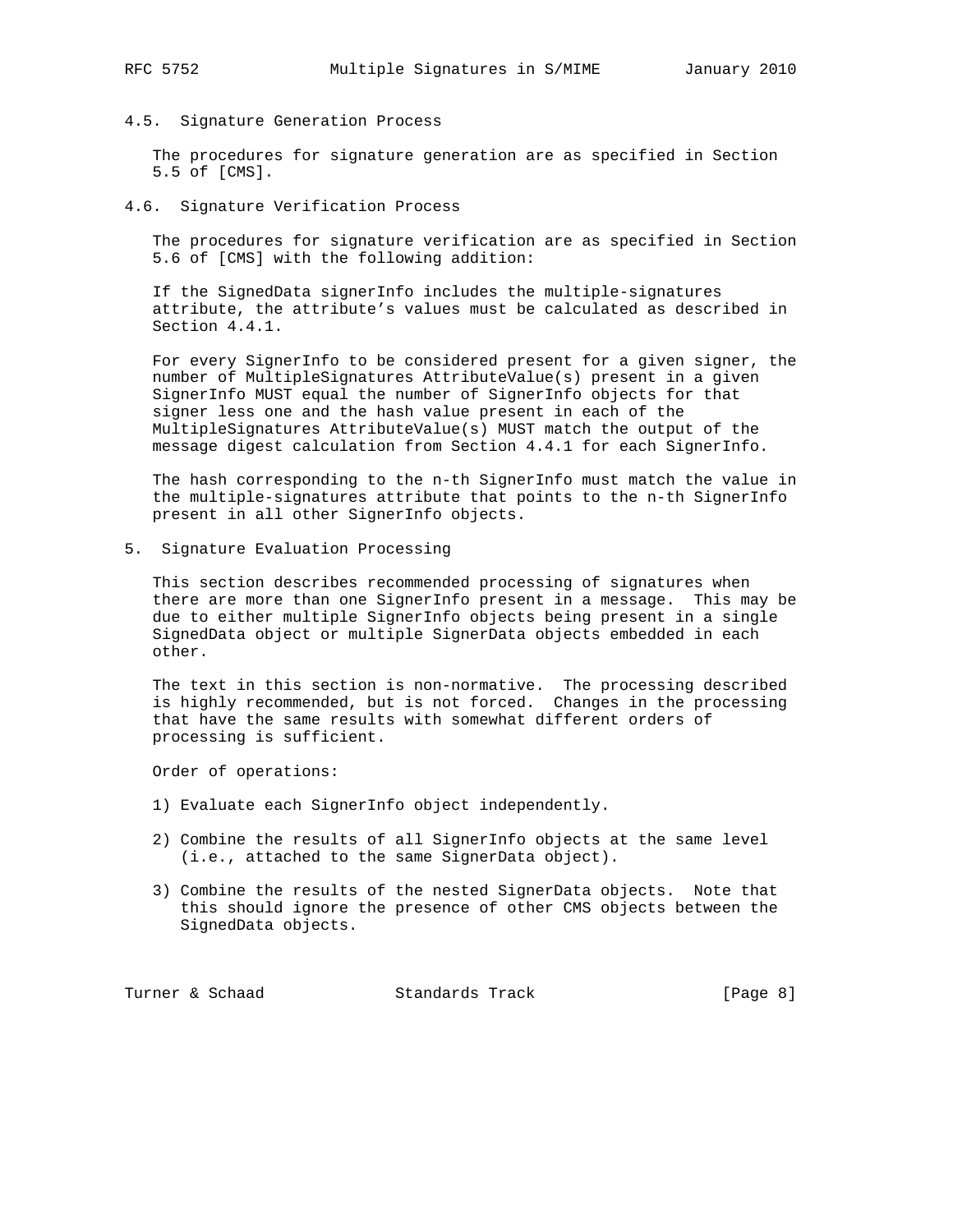## 5.1. Evaluation of a SignerInfo Object

 When evaluating a SignerInfo object, there are three different pieces that need to be examined.

 The first piece is the mathematics of the signature itself (i.e., can one actually successfully do the computations and get the correct answer?). This result is one of three results. The mathematics succeeds, the mathematics fails, or the mathematics cannot be evaluated. The type of things that lead to the last state are non implementation of an algorithm or required inputs, such as the public key, are missing.

 The second piece is the validation of the source of the public key. For CMS, this is generally determined by extracting the public key from a certificate. The certificate needs to be evaluated. This is done by the procedures outlined in [PROFILE]. In addition to the processing described in that document, there may be additional requirements on certification path processing that are required by the application in question. One such set of additional processing is described in [SMIME-CERT]. One piece of information that is part of this additional certificate path processing is local and application policy. The output of this processing can actually be one of four different states: Success, Failure, Indeterminate, and Warning. The first three states are described in [PROFILE]; Warning would be generated when it is possible that some information is currently acceptable, but may not be acceptable either in the near future or under some circumstances.

 The third piece of the validation is local and application policy as applied to the contents of the SignerInfo object. This would cover such issues as the requirements on mandatory signed attributes or requirements on signature algorithms.

5.2. Evaluation of a SignerInfo Set

 Combining the results of the individual SignerInfo objects into a result for a SignedData object requires knowledge of the results for the individual SignerInfo objects, the required application policy, and any local policies. The default processing if no other rules are applied should be:

- 1) Group the SignerInfo objects by the signer.
- 2) Take the best result from each signer.
- 3) Take the worst result from all of the different signers; this is the result for the SignedData object.

Turner & Schaad Standards Track [Page 9]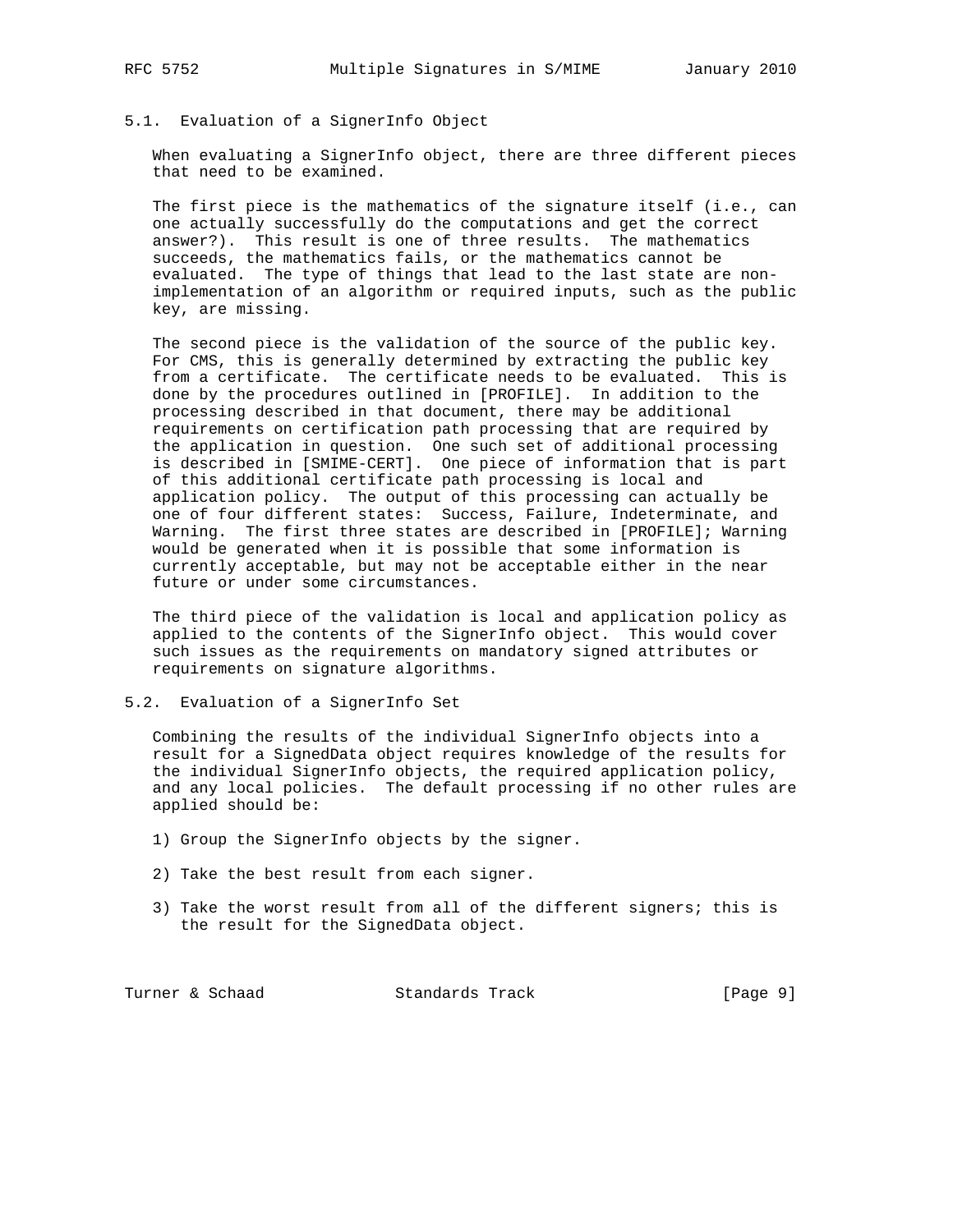Application and local policy can affect each of the steps outlined above.

In Step 1:

- If the subject name or subject alternative name(s) cannot be used to determine if two SignerInfo objects were created by the same identity, then applications need to specify how such matching is to be done. As an example, the S/MIME message specification [SMIME- MSG] could say that as long as the same rfc822Name exists in either the subject name or the subject alt name they are the same identity. This would be true even if other information that did not match existed in these fields.
- Some applications may specify that this step should be skipped; this has the effect of making each SignerInfo object independent of all other SignerInfo objects even if the signing identity is the same. Applications that specify this need to be aware that algorithm rollover will not work correctly in this case.

In Step 2:

 - The major policy implication at this step is the treatment of and order for the indeterminate states. In most cases, this state would be placed between the failure and warning states. Part of the issue is the question of having a multi-state or a binary answer as to success or failure of an evaluation. Not every application can deal with the statement "try again later". It may also be dependent on what the reason for the indeterminate state is. It makes more sense to try again later if the problem is that a CRL cannot be found than if you are not able to evaluate the algorithm for the signature.

In Step 3:

- The same policy implications from Step 2 apply here.
- 5.3. Evaluation of a SignedData Set

 Simple applications will generally use the worst single outcome (success, unknown, failure) as the outcome for a set of SignedData objects (i.e., one failure means the entire item fails). However, not all applications will want to have this behavior.

Turner & Schaad Standards Track [Page 10]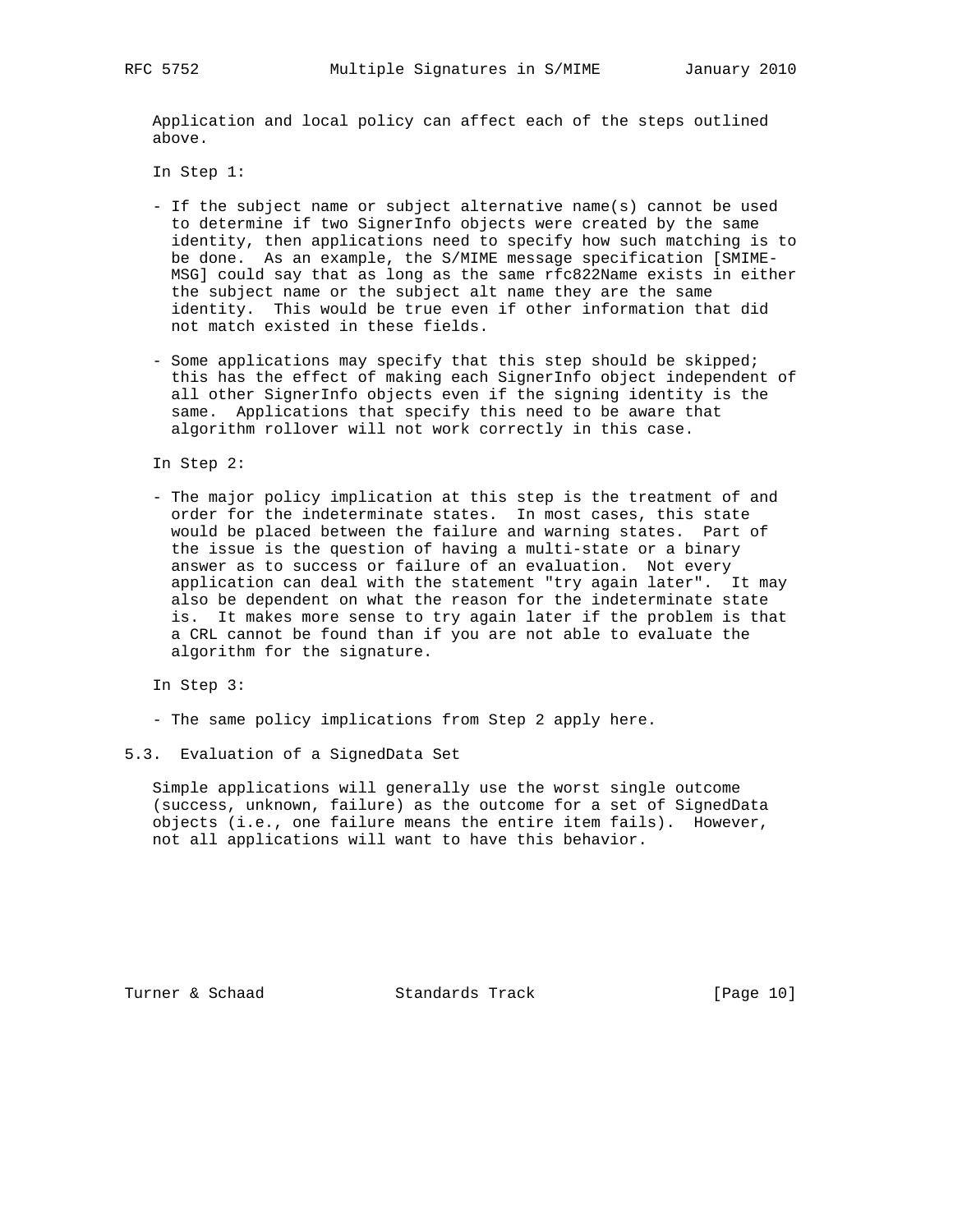A work flow application could work as follows:

 The second signer will modify the original content, keep the original signature, and then sign the message. This means that only the outermost signature is of significance during evaluation. The second signer is asserting that they successfully validated the inner signature as part of its processing.

A Signed Mail application could work as follows:

 If signatures are added for the support of [ESS] features, then the fact that an outer layer signature cannot be validated can be treated as a non-significant failure. The only thing that matters is that the originator signature is valid. This means that all outer layer signatures that fail can be stripped from the message prior to display leaving only the inner-most valid signature to be displayed.

6. Security Considerations

 Security considerations from the hash and signature algorithms used to produce the SignerInfo apply.

 If the hashing and signing operations are performed by different entities, the entity creating the signature must ensure that the hash comes from a "trustworthy" source. This can be partially mitigated by requiring that multiple hashes using different algorithms are provided.

 This attribute cannot be relied upon in the event that all of the algorithms used in the signer attribute are 'cracked'. It is not possible for a verifier to determine that a collision could not be found that satisfies all of the algorithms.

 Local policy and applications greatly affect signature processing. The application of local policy and the requirements specific to an application can both affect signature processing. This means that a signature valid in one context or location can fail validation in a different context or location.

- 7. References
- 7.1. Normative References
	- [RFC2119] Bradner, S., "Key words for use in RFCs to Indicate Requirement Levels", BCP 14, RFC 2119, March 1997.
	- [CMS] Housley, R., "Cryptographic Message Syntax (CMS)", RFC 5652, September 2009.

| Standards Track<br>Turner & Schaad | [Page 11] |
|------------------------------------|-----------|
|------------------------------------|-----------|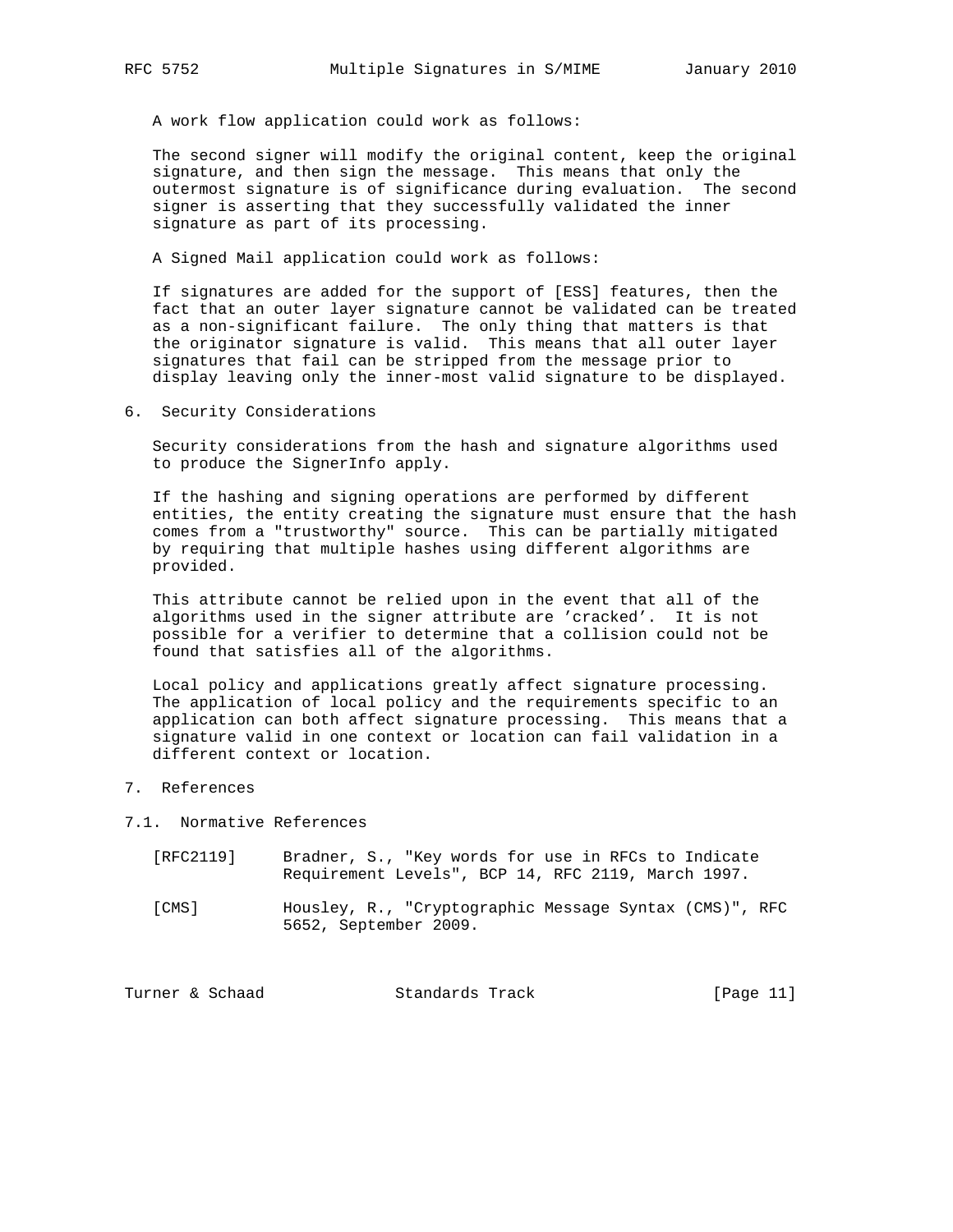- [PROFILE] Cooper, D., Santesson, S., Farrell, S., Boeyen, S., Housley, R., and W. Polk, "Internet X.509 Public Key Infrastructure Certificate and Certificate Revocation List (CRL) Profile", RFC 5280, May 2008.
	- [SMIME-CERT] Ramsdell, B. and S. Turner, "Secure/Multipurpose Internet Mail Extensions (S/MIME) Version 3.2 Certificate Handling", RFC 5750, January 2010.
	- [SMIME-MSG] Ramsdell, B. and S. Turner, "Secure/Multipurpose Internet Mail Extensions (S/MIME) Version 3.2 Message Specification", RFC 5751, January 2010.
- [ESS] Hoffman, P., Ed., "Enhanced Security Services for S/MIME", RFC 2634, June 1999.
	- [ESSCertID] Schaad, J., "Enhanced Security Services (ESS) Update: Adding CertID Algorithm Agility", RFC 5035, August 2007.

## 7.2. Informative References

 [ATTACK] Hoffman, P. and B. Schneier, "Attacks on Cryptographic Hashes in Internet Protocols", RFC 4270, November 2005.

Turner & Schaad Standards Track [Page 12]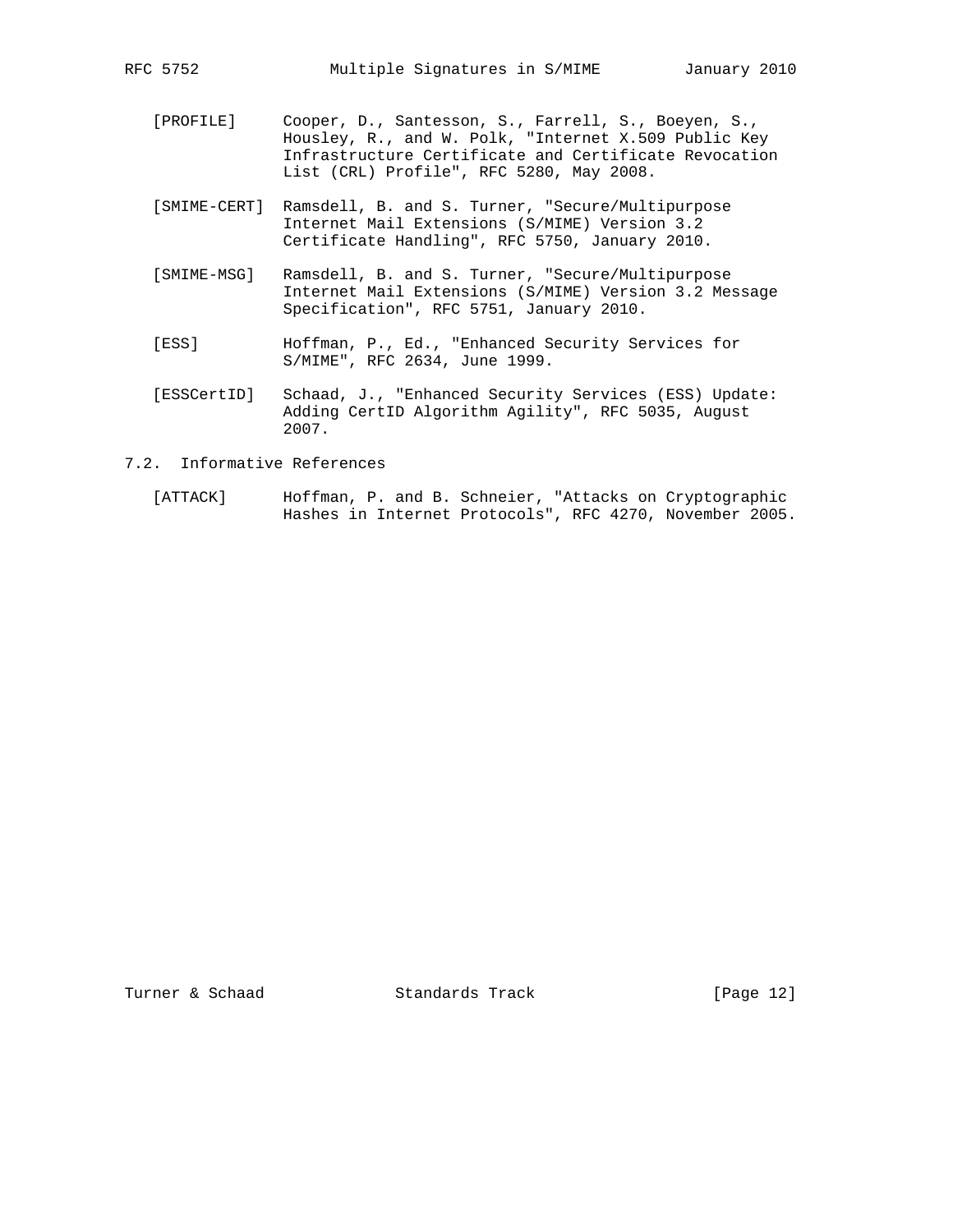```
Appendix A. ASN.1 Module
MultipleSignatures-2008
  \{ iso(1) member-body(2) us(840) rsadsi(113549) pkcs(1) pkcs9(9) smime(16) modules(0)
     id-mod-multipleSig-2008(34) }
   DEFINITIONS IMPLICIT TAGS ::=
   BEGIN
-- EXPORTS All
-- The types and values defined in this module are exported for use
-- in the other ASN.1 modules. Other applications may use them for
-- their own purposes.
IMPORTS
-- Imports from RFC 5652 [CMS], 12.1
      DigestAlgorithmIdentifier, SignatureAlgorithmIdentifier
      FROM CryptographicMessageSyntax2004
       \{ iso(1) member-body(2) us(840) rsadsi(113549)pkcs(1) pkcs9(9) smine(16) modules(0) cms-2004(24)-- Imports from RFC 5035 [ESSCertID], Appendix A
      ESSCertIDv2
      FROM ExtendedSecurityServices-2006
       \{\text{iso}(1) \text{ member-body}(2) \text{us}(840) \text{ rsadsi}(113549)\}pkcs(1) pkcs9(9) simime(16) modules(0) id-mod-ess-2006(30);
-- Section 3.0
id-aa-multipleSignatures OBJECT IDENTIFIER ::= \{ iso(1) member-body(2)
us(840) rsadsi(113549) pkcs(1) pkcs9(9) id-aa(2) 51 }
MultipleSignatures ::= SEQUENCE {
  bodyHashAlg DigestAlgorithmIdentifier,
  signAlg SignatureAlgorithmIdentifier,
  signAttrsHash SignAttrsHash,
 cert ESSCertIDv2 OPTIONAL }
```
Turner & Schaad Standards Track [Page 13]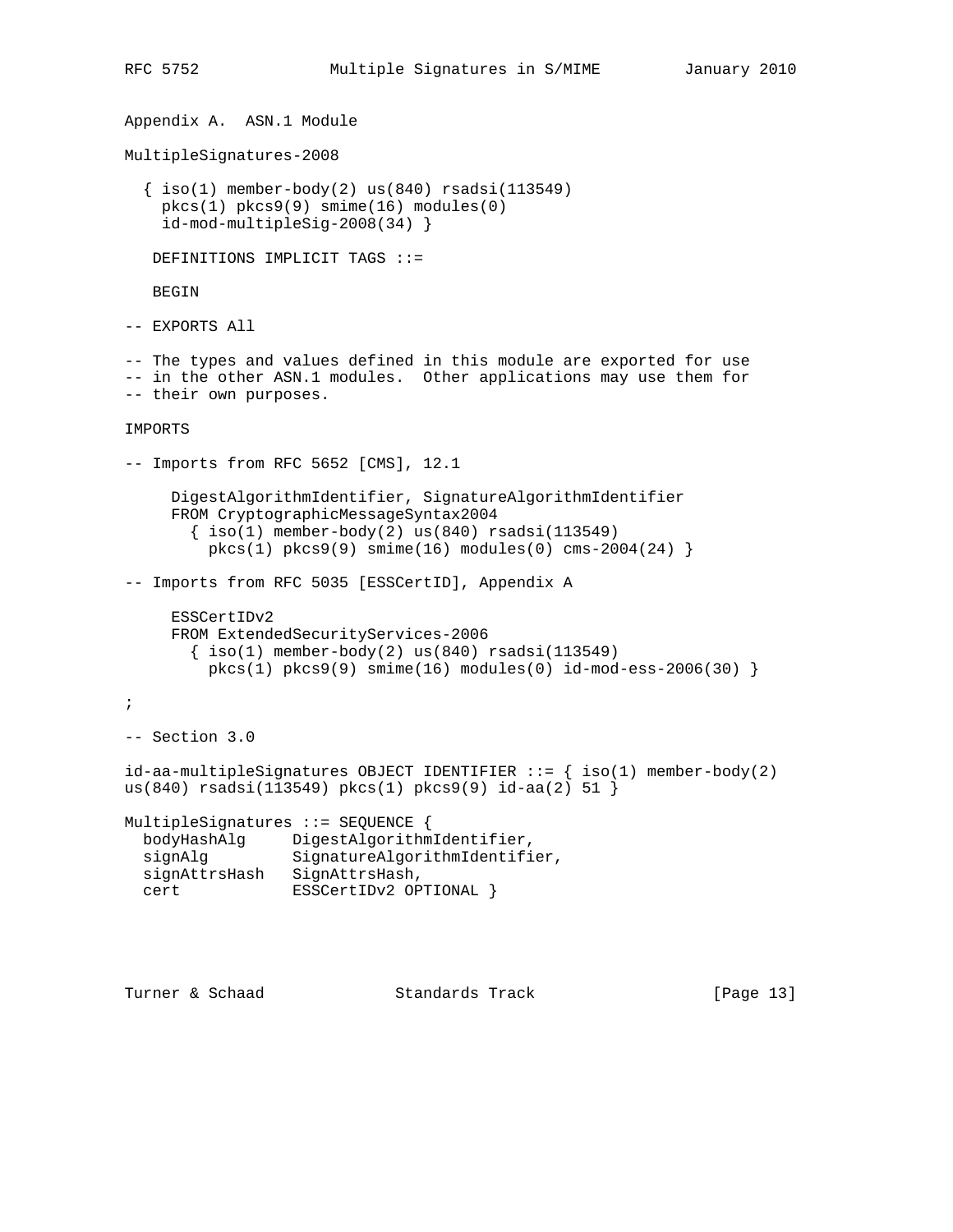SignAttrsHash ::= SEQUENCE { algID DigestAlgorithmIdentifier, hash OCTET STRING }

END -- of MultipleSignatures-2008

Turner & Schaad Standards Track [Page 14]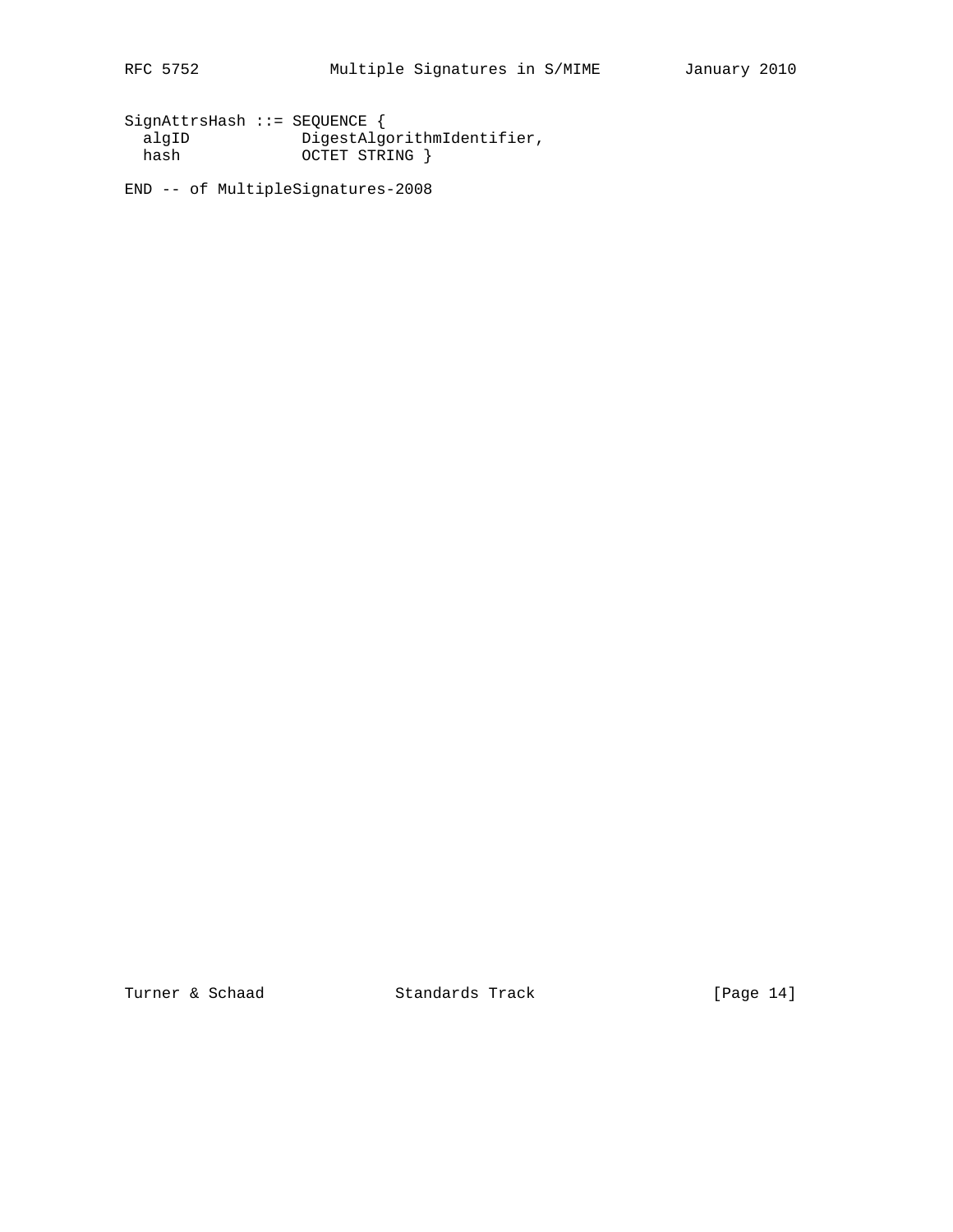## Appendix B. Background

 This is an informational appendix. This appendix enumerates all locations in CMS where hashes are used and the possible attacks on those hash locations.

## B.1. Attacks

 As noted in [ATTACK], the following types of resistance are needed against known attacks:

- 1) Collision Resistance: Find x and y where x != y and  $H(x) = H(y)$
- 2) Preimage Resistance: Given  $y$ , find x where  $H(x) = y$
- 3) Second Preimage Resistance: Given  $y$ , find x where  $H(x) = H(y)$

 Note: It is known that a collision resistance attack is simpler than a second preimage resistance attack, and it is presumed that a second preimage resistance attack is simpler than a preimage attack.

B.2. Hashes in CMS

 Within a SignerInfo there are two places where hashes are applied and hence can be attacked: the body and the signed attributes. The following outlines the entity that creates the hash, the entity that attacks the hash, and the type of resistance required:

- 1) Hash of the Body (i.e., the octets comprising the value of the encapContentInfo.eContent OCTET STRING omitting the tag and length octets, as per 5.4 of [CMS]).
	- a) If Alice creates the body to be hashed, then:
		- i) Alice can attack the hash. This attack requires a successful collision resistance attack.
		- ii) Mallory can attack the hash. This attack requires a successful second preimage resistance attack.
	- b) If Alice hashes a body provided by Bob, then:
		- i) Alice can attack the hash. This attack requires a successful second preimage attack.

Turner & Schaad Standards Track [Page 15]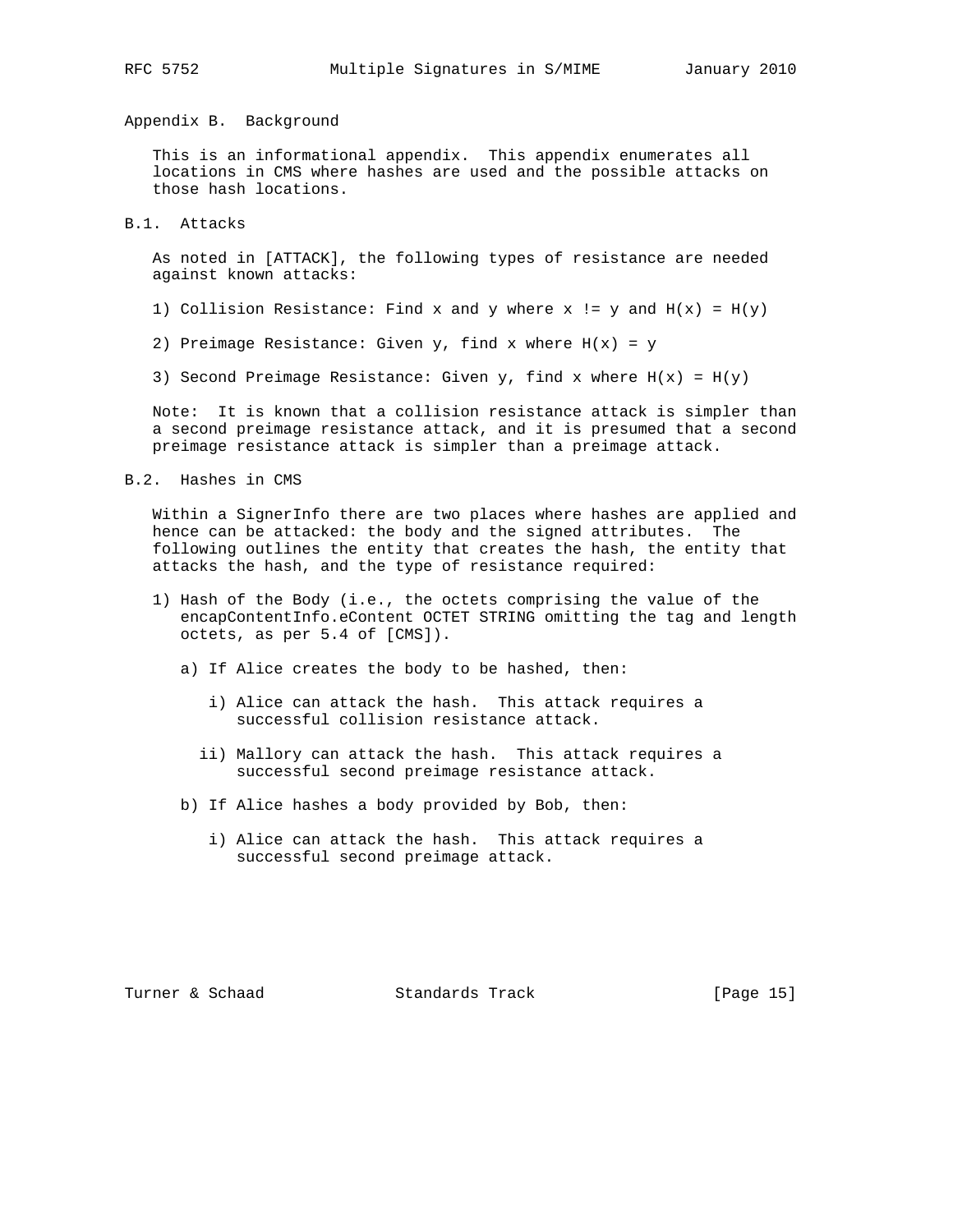- ii) Bob can attack the hash. This attack requires a successful Collision Resistance attack. If Alice has the ability to "change" the content of the body in some fashion, then this attack requires a successful second preimage attack. (One example would be to use a keyed hash function.)
- iii) Mallory can attack the hash. This attack requires a successful second preimage attack.
- c) If Alice signs using a hash value provided by Bob (in this case, Alice is presumed to never see the body in question), then:
	- i) Alice can attack the hash. This attack requires a successful preimage attack.
	- ii) Bob can attack the hash. This attack requires a successful collision resistance attack. Unlike case (b), there is nothing that Alice can do to upgrade the attack.
- iii) Mallory can attack the hash. This requires a successful preimage attack if the content is unavailable to Mallory and a successful second preimage attack if the content is available to Mallory.
- 2) Hash of signed attributes (i.e., the complete Distinguished Encoding Rules (DER) encoding of the SignedAttrs value contained in the signedAttrs field, as per 5.4 of [CMS]).

 There is a difference between hashing the body and hashing the SignedAttrs value in that one should not accept a sequence of attributes to be signed from a third party. In fact, one should not accept attributes to be included in the signed attributes list from a third party. The attributes are about the signature you are applying and not about the body. If there is meta-information that needs to be attached to the body by a third party, then they need to provide their own signature and you need to add a countersignature. (Note: The fact that the signature is to be used as a countersignature is a piece of information that should be accepted, but it does not directly provide an attribute that is inserted in the signed attribute list.)

- a) Alice can attack the hash. This requires a successful collision resistance attack.
- b) Mallory can attack the hash. This requires a successful second preimage resistance attack.

Turner & Schaad Standards Track [Page 16]